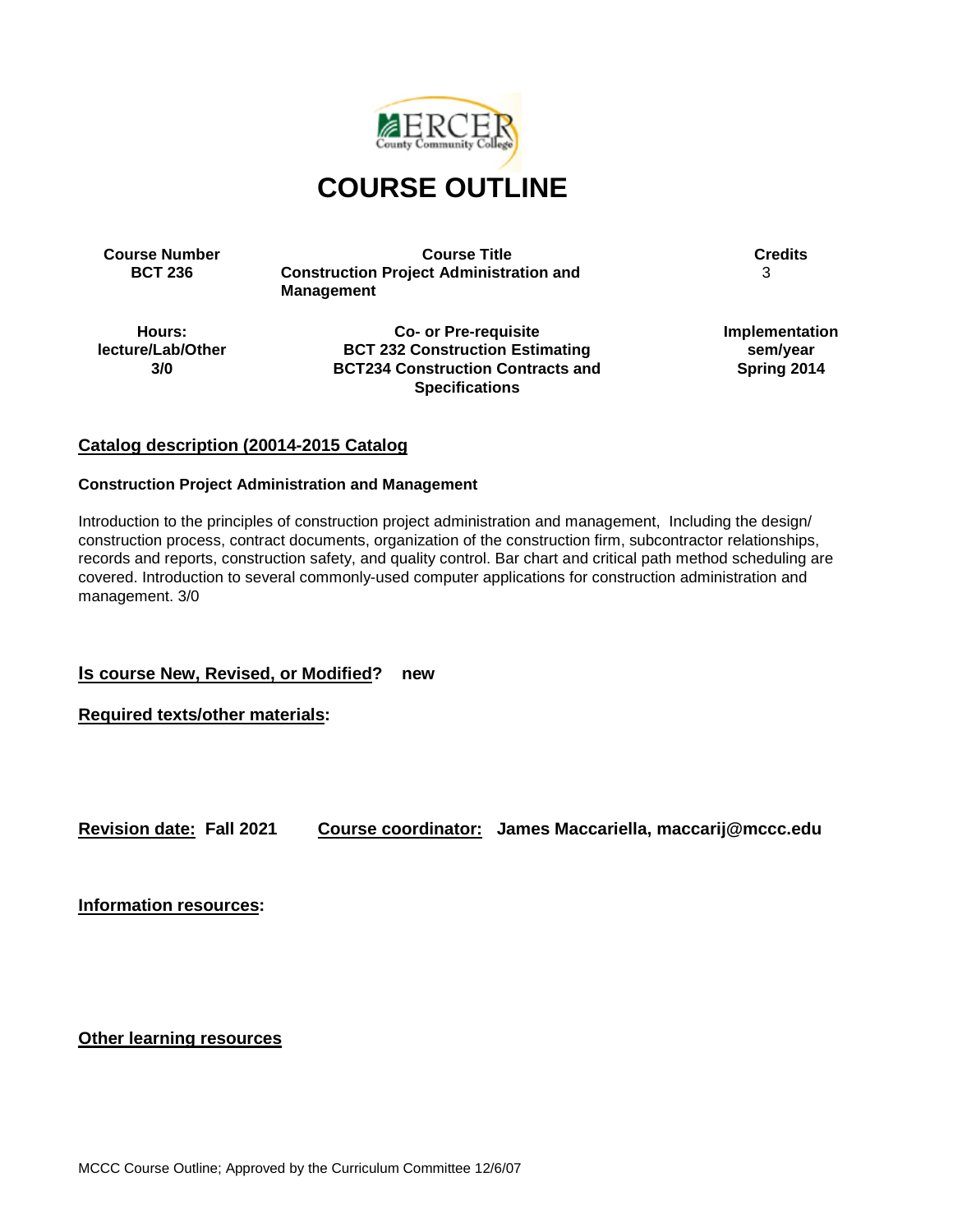# **COURSE DESCRIPTION**

Introduction to the principles of construction project administration and management, Including the design/ construction process, contract documents, organization of the construction firm, subcontractor relationships, records and reports, cost control methods and procedures, schedule control, construction safety, and quality control. Bar chart and critical path method scheduling are covered. Introduction to several commonly-used computer applications for construction administration and management. 3/0

# **I. GENERAL OBJECTIVES**

- Interpret construction documents for conformity with construction codes and regulations
- prepare construction project schedules showing the logical sequence of activities and time duration, and establish a project plan in order to monitor progress and update schedules
- identify and execute construction safety standards including the ability to interpret OSHA construction standards, establish safety and health procedures on the job site, and enforce safety procedures.
- demonstrate knowledge of the science of materials and methods of construction as they apply to the Construction Specifications Institute (CSI) Divisions.
- identify established surveying procedures for identifying distance and elevations from known points and layout the project in accordance with construction document drawings, and site information.
- demonstrate knowledge of overall field administration, evaluating vendors and subcontractors, processing payment applications, maintaining field records , change orders, subcontract agreements, shop drawings, daily job and construction reports.

## **UNIT I: Project Planning and Safety Management**

*The student will be able to…*

- Identify the importance of pre-planning and its correlation with a company's bottom line.
- Outline and Discuss the pre-planning process. and planning tools.
- Demonstrate team building techniques within the pre-planning process.
- identify and execute construction safety standards including the ability to interpret OSHA construction standards, establish safety and health procedures on the job site, and enforce safety procedures.
- Identify techniques for integrating safety into the overall construction process.
- Describe how an unsafe jobsite impacts a company's bottom line and jeopardizes future projects.
- Define legal terms pertaining to safety: imminent danger, exclusive remedy, gross negligence, substantial certainty and others.
- Discuss ways to build a culture of zero accidents.

## **UNIT II: Construction Productivity and Critical Path Method (CPM) Scheduling**

*The student will be able to…*

- Identify reasons for low job site productivity.
- Discuss the impact of low job site productivity on the project contractor, craftsperson, project owner and designer.
- Identify practices to ensure each worker is part of the overall project team.
- Analyze models to measure, predict and improve job site productivity.
- Identify environmental factors that impact productivity.
- Describe how to apply short interval schedules and job schedules to increase field productivity.
- Develop a work plan to increase field productivity.
- Identify ways to plan and schedule work more efficiently using Critical Path Method (CPM) scheduling.
- Analyze modern scheduling techniques including the CPM schedule, bar charts, computer printouts and plots.
- Identify how to use the CPM schedule as a tool for avoiding or documenting future claims.
- Discuss the importance of regular updates to the CPM schedule.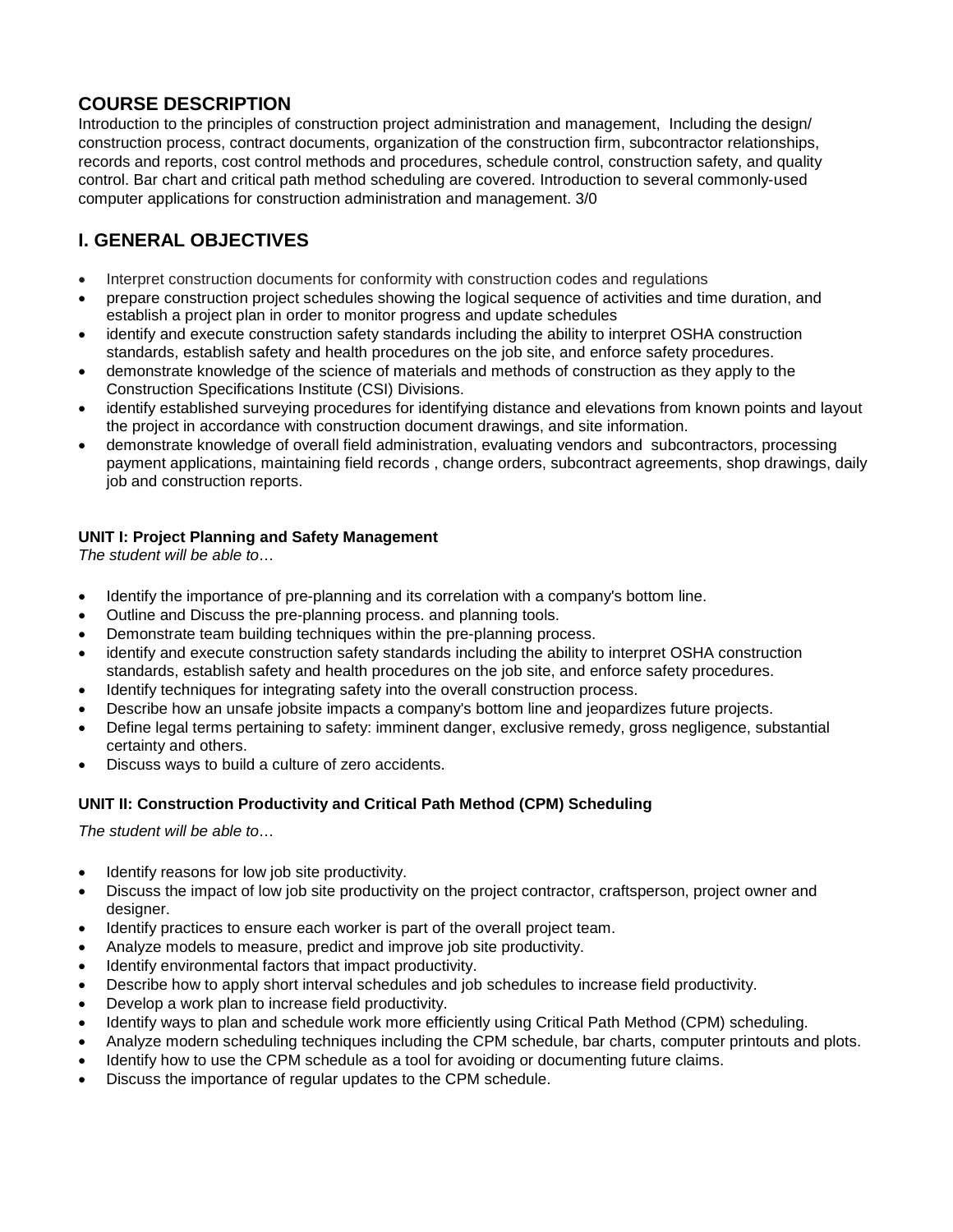## **UNIT III: Subcontractor & Vendor Management**

*The student will be able to…*

- Discuss information required to evaluate and select subcontractor and vendor services and material and equipment purchases.
- Demonstrate how to prepare documents for the purchase of the services mentioned above.
- Describe how these documents aid in maintaining a project within budget, on schedule and with reduced claim potential.
- Identify effective techniques for dealing with new subcontractors vs. experienced subcontractors.

### **UNIT IV: Claims Management; Legal Issues & Contract Clauses**

*The student will be able to…*

- Illustrate techniques for completing projects with a minimum amount of disputes using effective document control.
- Examine specifications and contract language.
- Identify a process for managing change orders.
- Describe the difference between arbitration, mediation, litigation and alternative dispute resolution.
- Identify actions, or lack thereof, that can have far-reaching legal consequences for the project manager, their company and many others.
- Identify specific areas where caution is necessary in order to avoid legal problems.

### **UNIT V: Cost Control and Project Recordkeeping**

*The student will be able to…*

- Identify the project manager's role in cost control.
- Discuss the importance of tracking job costs.
- Examine sample report forms used throughout the project in order to demonstrate the need for meaningful cost budgets.
- Illustrate cost analysis through the use of examples.
- Explain how good cost control practices and forecast probable final project cost.
- Examine the various types of project records that must be generated, tracked and stored to increase project efficiency and prevent legal issues.
- Analyze the project manager's role in ensuring that project records are being properly maintained to avoid future conflicts and support claims.
- Discuss capabilities of various software packages to assist with the recordkeeping process.

### **UNIT VI: Human Resource; Time Management and Decision Making**

*The student will be able to…*

- Identify an effective performance review model.
- Learn how to use performance reviews as positive communication and benchmarking tools.
- Discuss human resource issues that can have implications for project managers, employees and their companies.
- Develop an understanding of how to manage time effectively.
- Demonstrate how personal behavior affects time management.
- Examine time management techniques that can be used on the job.
- Identify tools and approaches for creative problem solving and decision making.
- Discuss how to use decision making techniques in current challenges through classroom exercises.
- Develop basic negotiation skills for problem solving and issue resolution.